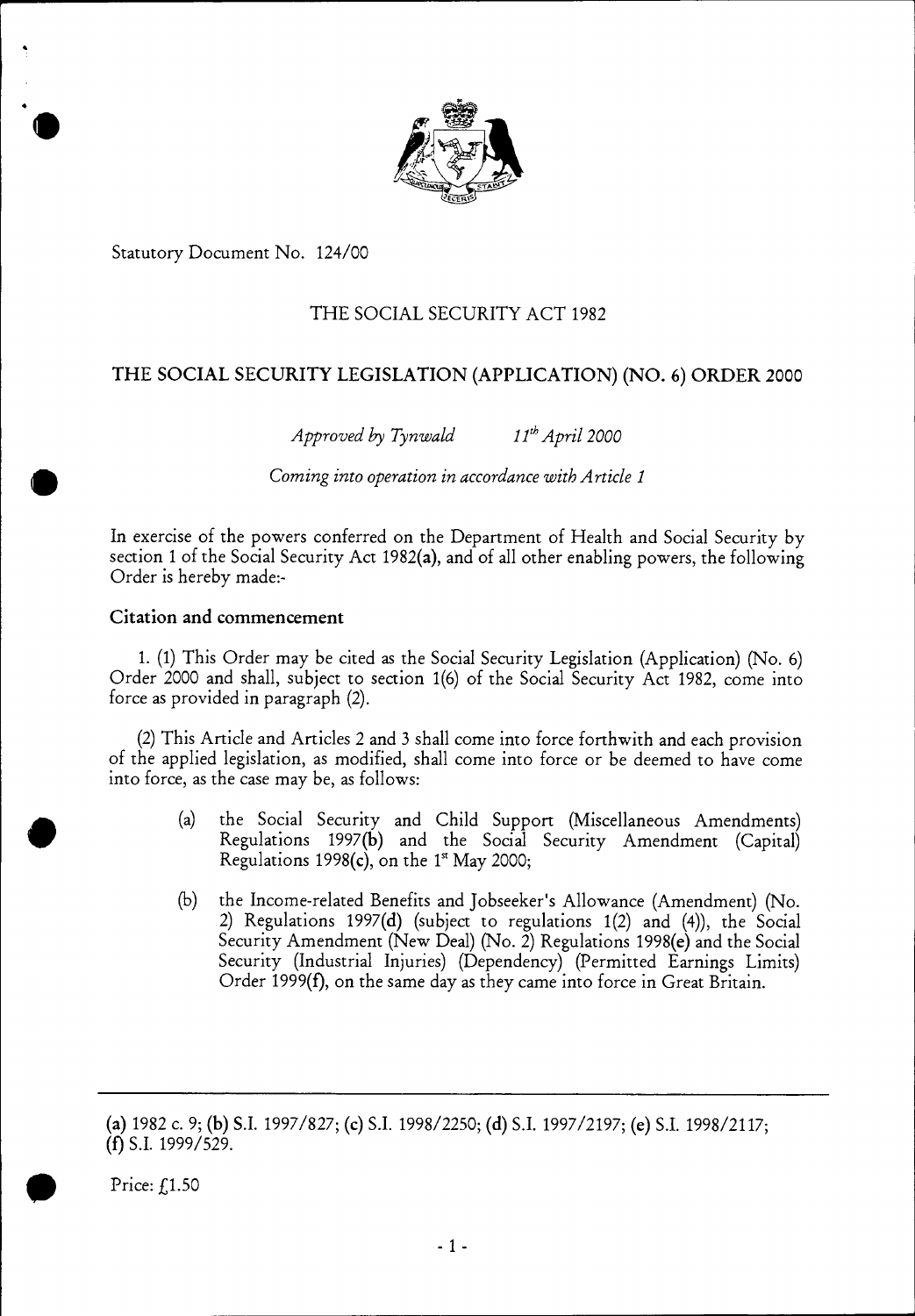# Interpretation

2. (1) In this Order "the applied legislation" means -

- (a) The Social Security and Child Support (Miscellaneous Amendments) Regulations 1997;
- (b) The Income-related Benefits and Jobseeker's Allowance (Amendment) (No. 2) Regulations 1997;
- (c) The Social Security Amendment (New Deal) (No. 2) Regulations 1998;
- (d) The Social Security Amendment (Capital) Regulations 1998;
- (e) The Social Security (Industrial Injuries) (Dependency) (Permitted Earnings Limits) Order 1999.

(2) Unless the context otherwise requires -

- (a) any reference in any of the applied legislation to any provision in an instrument of a legislative character which is not itself a provision of any of the applied legislation shall be construed as if the provision so referred to had been in force in the Island from the date on which that instrument of a legislative character had effect in Great Britain;
- (b) reference in any legislation applied by this Order to any provision of any such legislation or of any other legislation applied to the Island by an order under section 1 of the Social Security Act 1982 or section 1 of the Pension . Schemes Act 1995(a), shall be construed as a reference to that legislation as it has effect in the Island.

# Application to the Island of the applied legislation

3. The applied legislation, as modified and shown in the Schedules to this Order, shall apply to the Island as part of the law of the Island.

(a) 1995 c.11.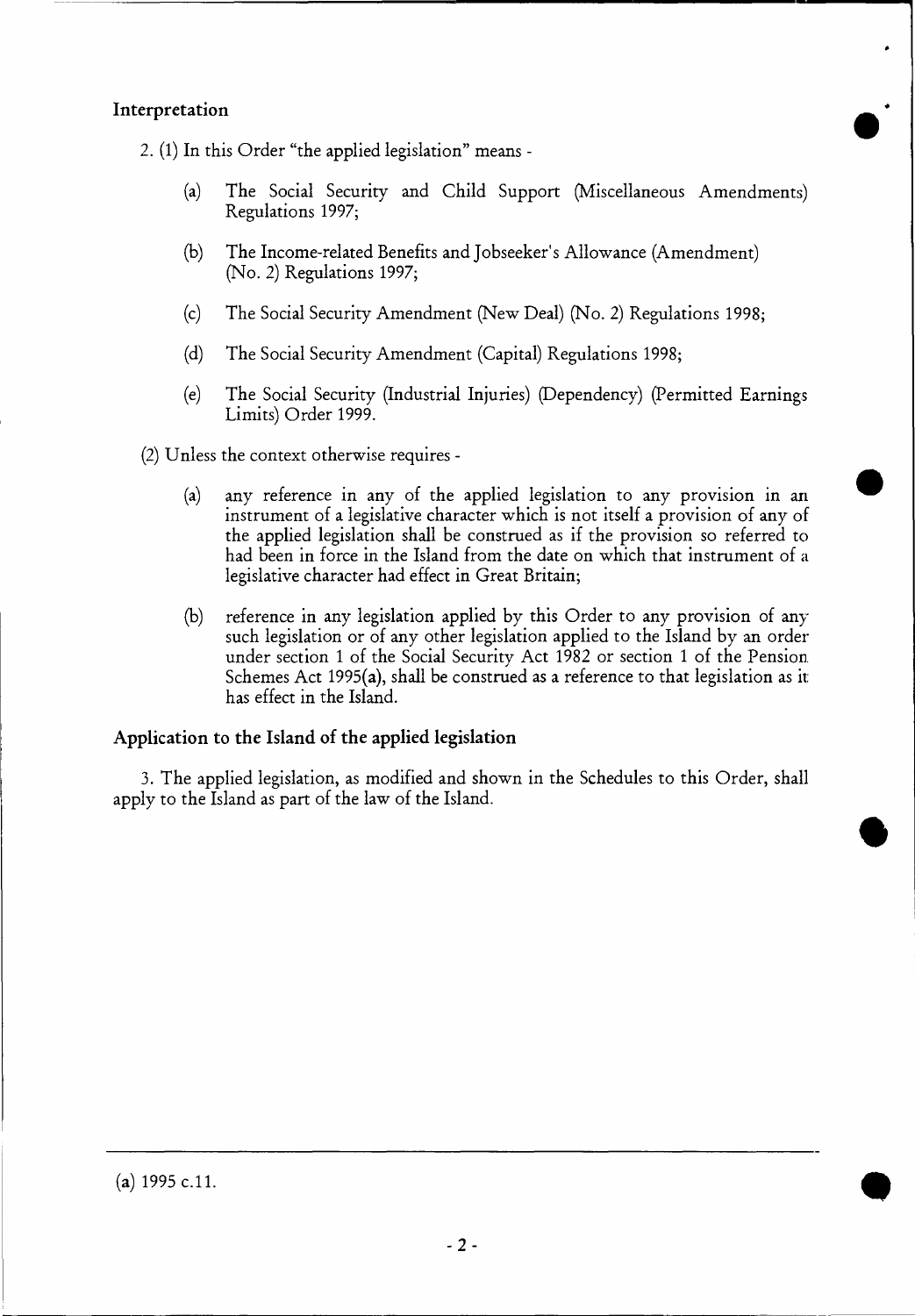• **SCHEDULE 1**<br>
This Schedule sets out the text of the Social Security and Child Support (Miscellaneous Amendments) Regulations 1997 (S.I. 1997/827) with such exceptions, adaptations and modifications made where necessary.

> Note: Modifications subject to which the legislation is applied to the Island are in *bold italic* type

## STATUTORY INSTRUMENTS

## 1997 No. 827

## **SOCIAL SECURITY**

The Social Security and Child Support (Miscellaneous Amendments) Regulations 1997

#### **Citation, commencement and interpretation**

•

•

1. (1) These Regulations may be cited as the Social Security and Child Support (Miscellaneous Amendments) Regulations 1997 and shall come into force on  $I^{\alpha}$  May 2000.

(2) In these Regulations, "the Jobseeker's Allowance Regulations" means the Jobseeker's Allowance Regulations 1996(a).

#### **Amendment of regulation 63 of the Jobseeker's Allowance Regulations**

2. (1) Regulation 63 of the Jobseeker's Allowance Regulations (reduced payments under section 17) shall be amended in accordance with the following paragraphs of this regulation.

(2) In paragraph (1), after the words "reduced by" there shall be inserted the words ", if he is a single person or a lone parent," and for the words "in accordance with paragraph 1 of Schedule 1" there shall be substituted the words -

"in accordance with paragraph 1(1) of Schedule 1 or, if he is a member of a couple, a sum equal to 40% of the amount which would have been applicable in his case if he had been a single person determined in accordance with paragraph  $1(1)$  of Schedule 1".

(3) In paragraph (3), after the words "shall be" there shall be inserted the words "if he is a single person or a lone parent" and at the end there shall be inserted the words -

"determined in accordance with paragraph 1(1) of Schedule 1 or, if he is a member of a couple, of 20% of the amount which would have been applicable in his case if he had been a single person determined in accordance with paragraph 1(1) of Schedule 1".

## **Amendment of regulation 68 of the Jobseeker's Allowance Regulations**

3. (1) Regulation 68 of the Jobseeker's Allowance Regulations (reduced amount of allowance) shall be amended in accordance with the following paragraphs of this regulation.

(a) S.I. 1996/207.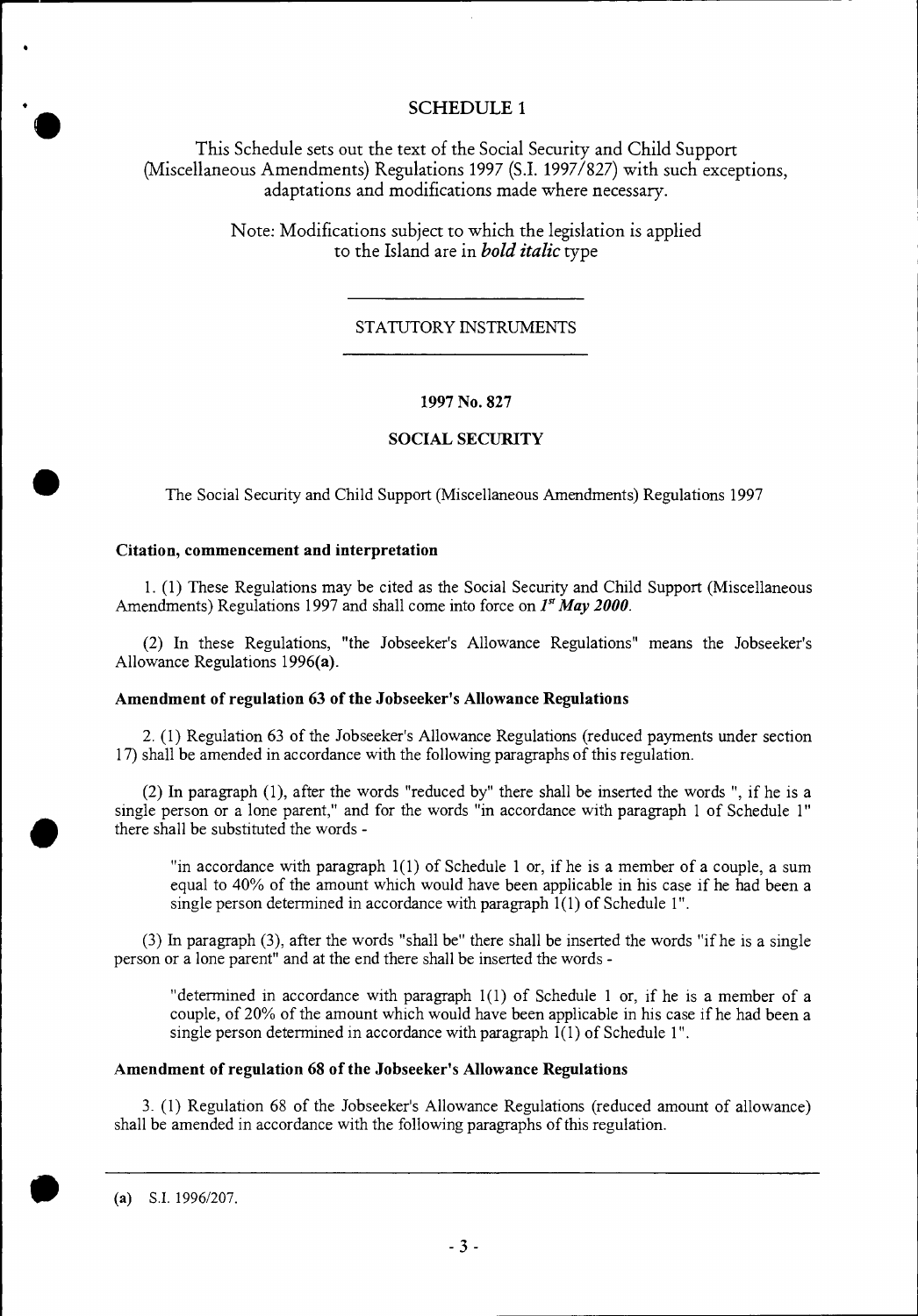(2) In paragraph (1), after the words "reduced by", there shall be inserted the words ", if he is a single person or a lone parent," and for the words "in accordance with paragraph 1 of Schedule 1" there shall be substituted the words -

"in accordance with paragraph 1(1) of Schedule 1 or, if he is a member of a couple, a sum equal to 40% of the amount which would have been applicable in his case if he had been a single person determined in accordance with paragraph  $1(1)$  of Schedule 1".

 $\bullet$ 

 $\bullet$ 

(3) In paragraph (2), after the words "reduced by" there shall be inserted the words ", if he is a single person or a lone parent," and for the words "in accordance with paragraph 1 of Schedule 1" there shall be substituted the words -

"in accordance with paragraph  $1(1)$  of Schedule 1 or, if he is a member of a couple, a sum equal to 20% of the amount which would have been applicable in his case if he had been a single person determined in accordance with paragraph 1(1) of Schedule 1".

4. - 9. *Omitted.*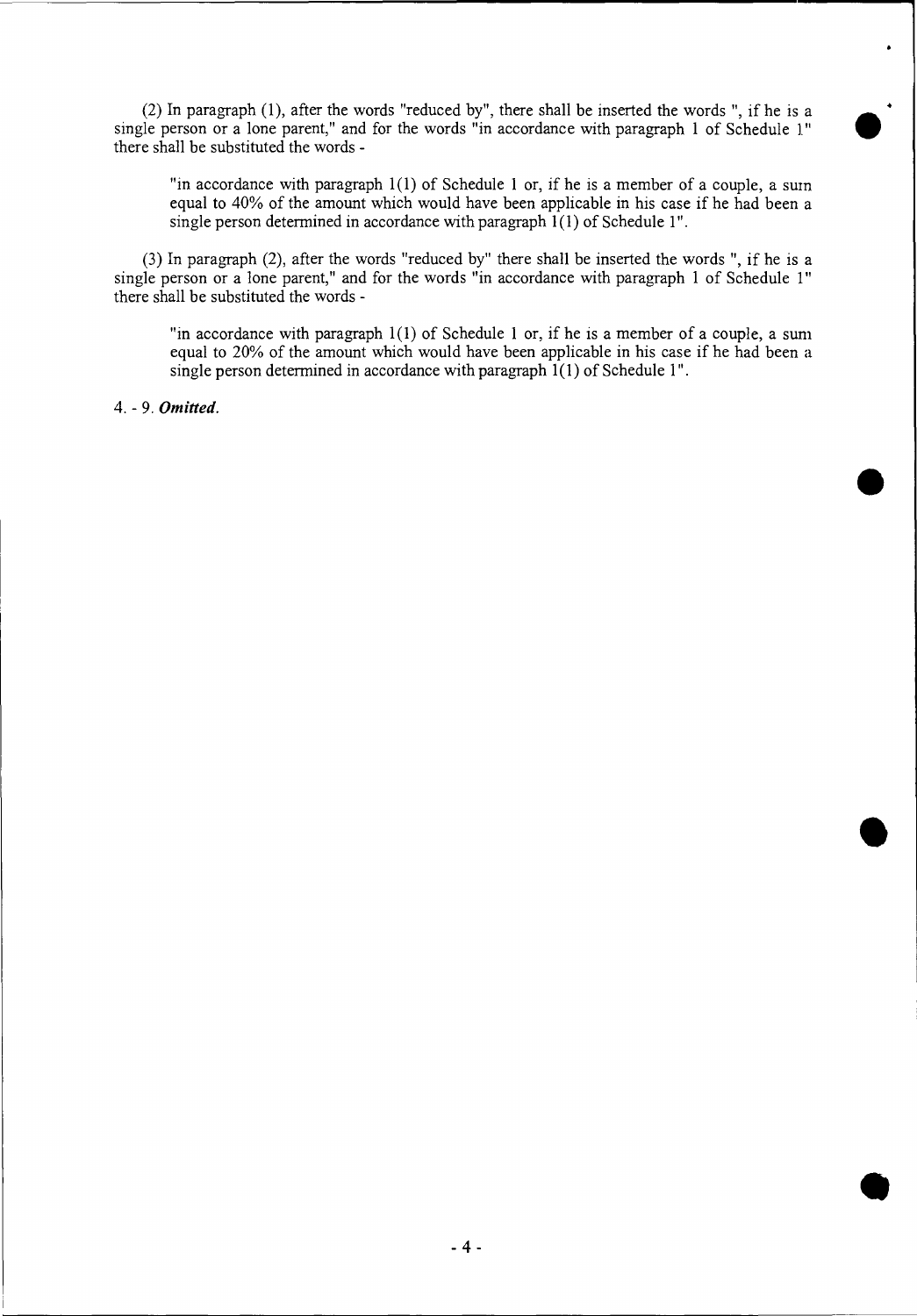**SCHEDULE 2**<br>
This Schedule sets out the text of the Income-related Benefits and Jobseeker's Allowance (Amendment) (No. 2) Regulations 1997 (S.I. 1997/2197) with such exceptions, adaptations and modifications made where necessary.

> Note: Modifications subject to which the legislation is applied to the Island are in *bold italic* type

#### STATUTORY INSTRUMENTS

#### **1997 No. 2197**

## **SOCIAL SECURITY**

The Income-related Benefits and Jobseeker's Allowance (Amendment) (No. 2) Regulations 1997

## **Citation, commencement and interpretation**

•

•

1. (1) These Regulations may be cited as the Income-related Benefits and Jobseeker's Allowance (Amendment) (No. 2) Regulations 1997 and, subject to paragraphs (2) to (4), shall come into force on 6<sup>th</sup> October 1997.

(2) In relation to a claimant for jobseeker's allowance, these Regulations shall have effect from the first day of the first benefit week to commence for that claimant on or after  $6<sup>th</sup>$  October 1997.

(3) In paragraph (2) above, the expression "benefit week" shall have the same meaning, where appropriate, in regulation 1(3) of the Jobseeker's Allowance Regulations.

(4) In so far as these Regulations amend provisions relating to *family income supplement,* they shall come into force on  $7<sup>th</sup>$  October 1997 and, in relation to any particular claimant for *that benefit*, these Regulations shall have effect where a claimant has an award of *family income supplement*  which is current on  $7<sup>th</sup>$  October 1997, on the day following the expiration of that award.

(5) In these Regulations, unless the context otherwise requires -

"the *Family Income Supplement Regulations"* means the *Family Income Supplement (General) Regulations 1998(a);* 

"the Jobseeker's Allowance Regulations" means the Jobseeker's Allowance Regulations 1996(b)

#### **Amendment of the Disability Working Allowance Regulations**

2. *Omitted.* 

<sup>(</sup>a) S.D. 363/98.

<sup>(</sup>b) S.I. 1996/207.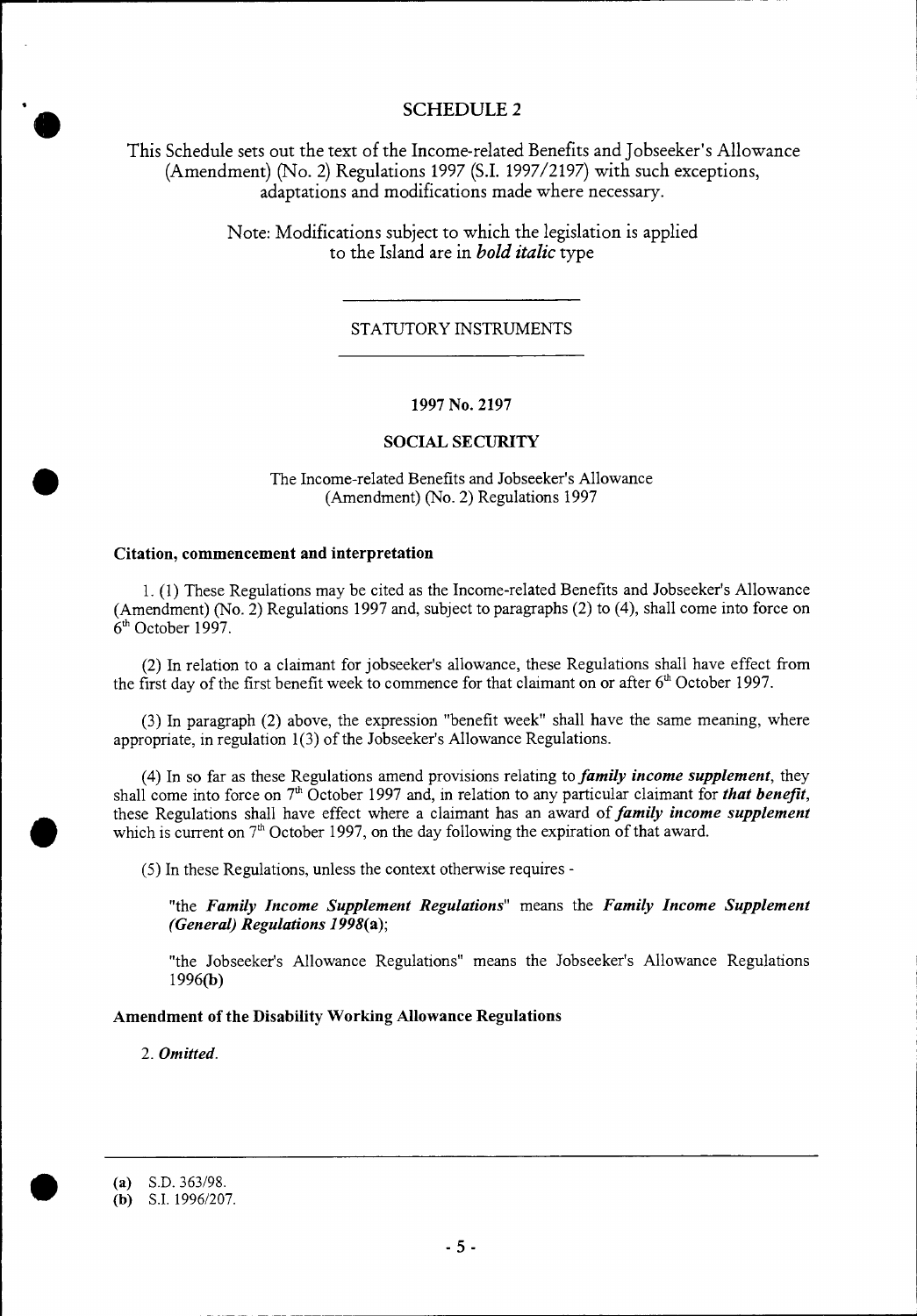#### **Amendment of the** *Family Income Supplement Regulations*

3. After regulations 31(2)(c) (notional income) and 39(1)(b) and (2)(d) (notional capital) of the *Family Income Supplement Regulations* the word "or" and the following sub-paragraph bearing the appropriate letter shall be inserted -

> "any sum to which paragraph *33(a)* of Schedule 3 (disregard of compensation for personal injuries which is administered by the *High* Court) refers,".

#### **Amendment of the Housing Benefit Regulations**

*4. Omitted.* 

## **Amendment of the Income Support Regulations**

*5. Omitted.* 

# **Amendment of the Jobseeker's Allowance Regulations**

6. In the Jobseeker's Allowance Regulations after regulations  $105(2)(g)$  (notional income) and 113(1)(b) and (2)(d) (notional capital) the word "or" and the following sub-paragraph bearing the appropriate letter shall be inserted -

> "any sum to which paragraph 42(a) of Schedule 8 (disregard of compensation for personal injuries which is administered by the *High* Court) refers".

#### **Common amendments**

#### 7. (1) - (8) *Omitted.*

(9) Each of the paragraphs of the Schedules specified in paragraph (10) below shall be amended in the following manner -

- (a) the words "under the age of 18" shall be omitted; and
- (b) in sub-paragraph (b) at the end there shall be added the words "where the person concerned is under the age of 18".

(10) The paragraphs of the Schedules to which paragraph (9) refers (which relate to the disregard of capital administered by the *High* Court) are -

- *(a) Omitted;*
- *(b) Omitted;*
- (c) paragraph *33* of Schedule 3 to the *Family Income Supplement Regulations;*
- *(d) Omitted;*
- *(e) Omitted;*
- (f) paragraph *42* of Schedule 8 to the Jobseeker's Allowance Regulations.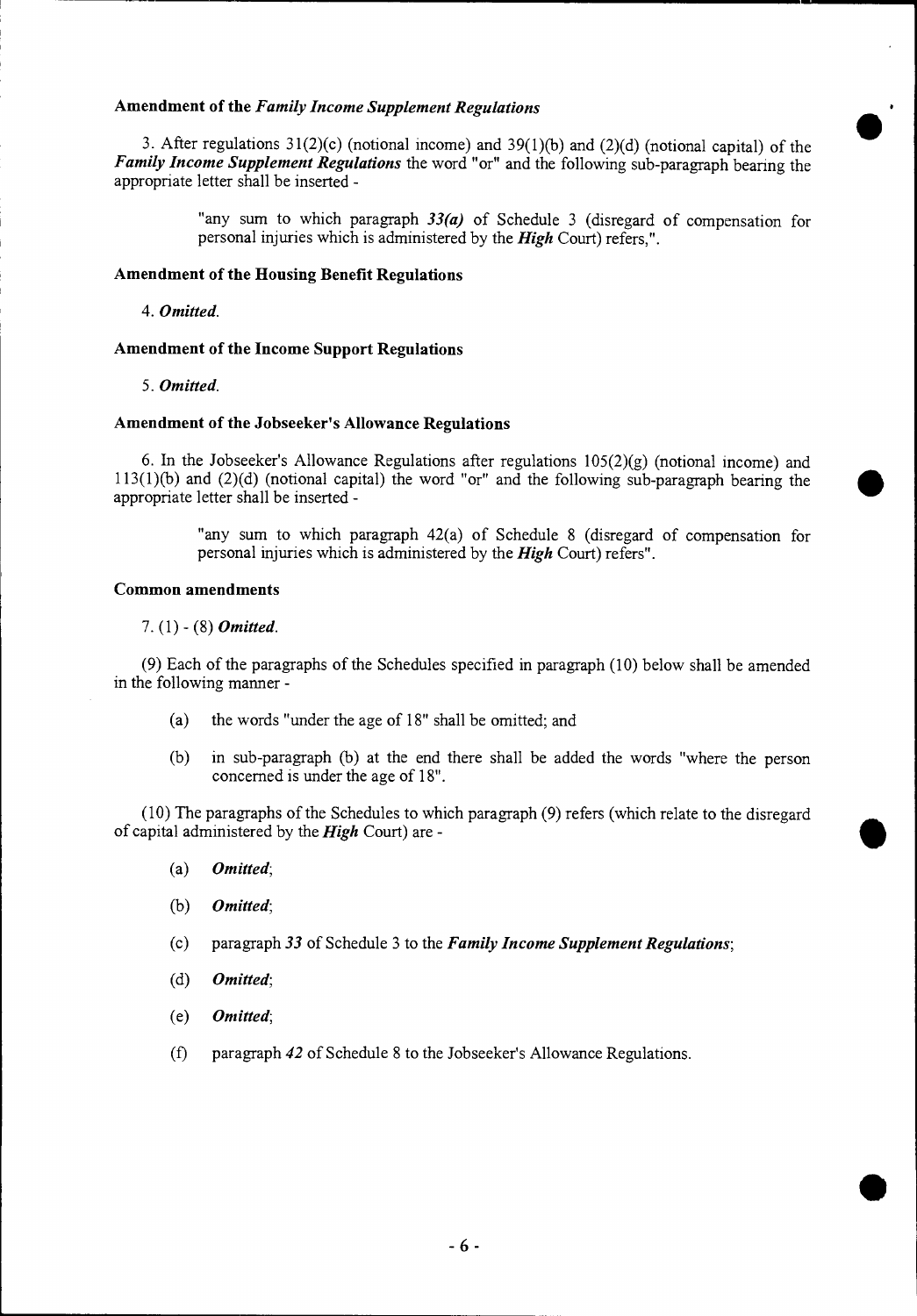# **SCHEDULE 3**

This Schedule sets out the text of the Social Security Amendment (New Deal) (No. 2) Regulations 1998 (S.I. 1998/2117) with such exceptions, adaptations and modifications made where necessary.

> Note: Modifications subject to which the legislation is applied to the Island are in *bold italic* type

# STATUTORY INSTRUMENTS

## **1998 No. 2117**

## **SOCIAL SECURITY**

The Social Security Amendment (New Deal) (No. 2) Regulations 1998

#### **Citation, commencement and interpretation**

1. (1) These Regulations may be cited as the Social Security Amendment (New Deal) (No.2) Regulations 1998 and shall come into force on 24<sup>th</sup> September 1998.

(2) In these Regulations -

"the *Family Income Supplement Regulations"* means the *Family Income Supplement (General) Regulations 1998(a);* 

"the Jobseeker's Allowance Regulations" means the Jobseeker's Allowance Regulations 1996(b).

(3) In these Regulations, unless the context otherwise requires, a reference in a regulation to a numbered paragraph is to the paragraph in that regulation bearing that number.

## **Notional income**

2. (1) In regulation 105 of the Jobseeker's Allowance Regulations (notional income) -

- (a) in paragraph (10), for the words from the beginning to *"Living Funds, made -"* there shall be substituted the words "Any payment of income, other than a payment of income specified in paragraph (10A)";
- (b) after paragraph (10) there shall be inserted the following paragraph -

"(10A) Paragraph (10) shall not apply in respect of a payment of income made -

(a) under the Macfarlane Trust, the Macfarlane (Special Payments) Trust, the Macfarlane (Special Payments) (No.2) Trust, the Fund, the Eileen Trust or the Independent Living Funds;

 $\blacktriangledown$ 

**•** 

•

<sup>(</sup>a) S.D. 363/98.

<sup>(</sup>b) S.I. 1996/207.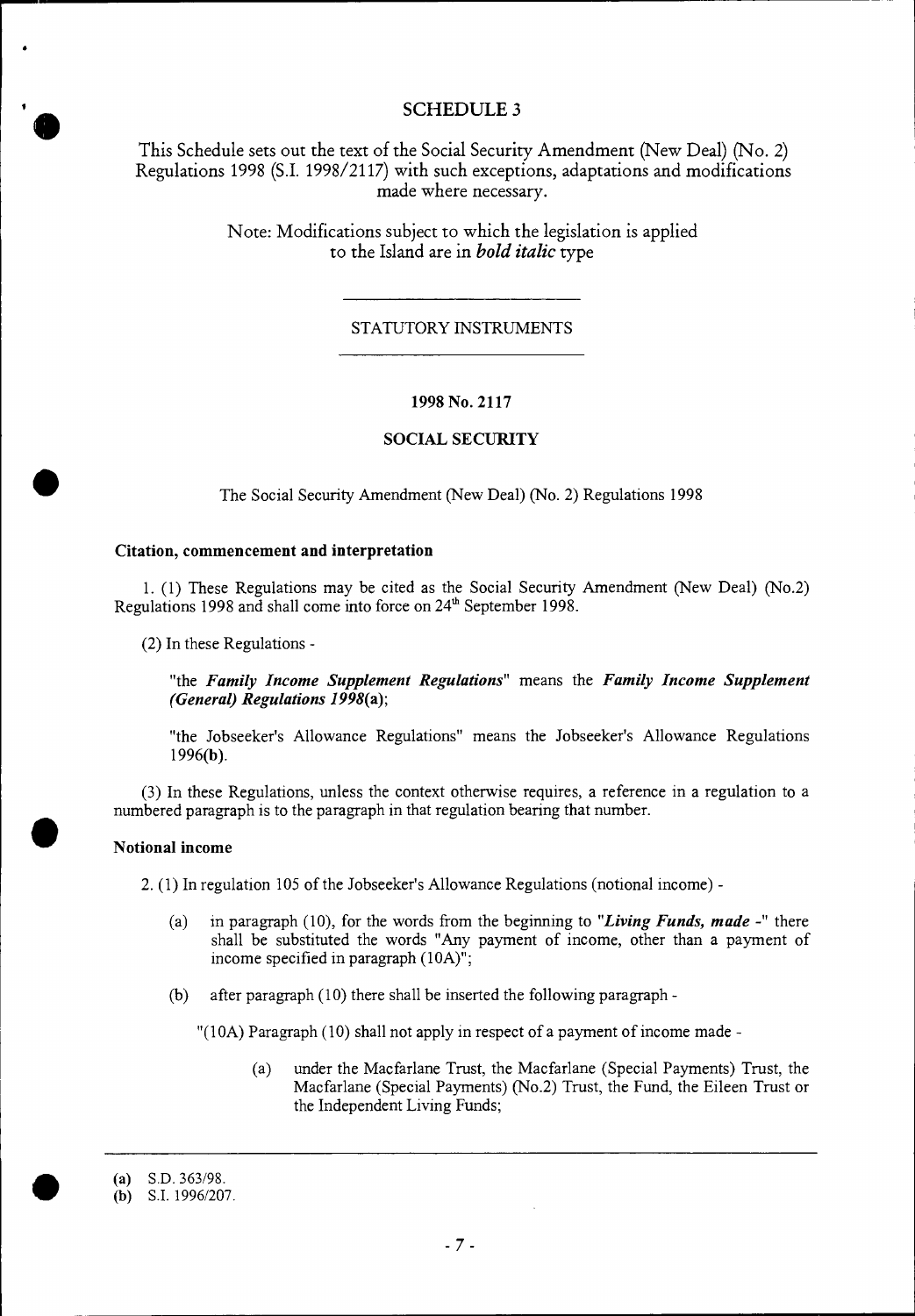- *(b) omitted;*
- *(c) omitted.".*

*(2) Omitted.* 

(3) In regulation *31* of the *Family Income Supplement Regulations* (which relate to notional income) -

- (a) in paragraph *(6),* for the words from the beginning to *"Living Funds, made -"* there shall be substituted the words "Any payment of income, other than a payment of income specified in paragraph (3A)";
- (b) after paragraph (3) there shall be inserted the following paragraph -

"(3A) Paragraph (3) shall not apply in respect of a payment of income made -

- (a) under the Macfarlane Trust, the Macfarlane (Special Payments) Trust, the Macfarlane (Special Payments) (No.2) Trust, the Fund, the Eileen Trust or the Independent Living Funds;
- *(b) omitted;*
- *(c) omitted.".*

#### **Notional capital**

3. (1) In regulation 113 of the Jobseeker's Allowance Regulations (notional capital) -

- (a) in paragraph (3), for the words from the beginning to *"Living Funds, made -"* there shall be substituted the words "Any payment of capital, other than a payment of capital specified in paragraph  $(3A)$ ";
- *(b) omitted.".*

(2) In each of the regulations referred to in paragraph (3) (each of which relates to notional capital) -

- (a) in paragraph (3), for the words from the beginning to *"Living Funds, made -"* there shall be substituted the words "Any payment of capital, other than a payment of capital specified in paragraph (3A)";
- (b) after paragraph (3) there shall be inserted the following paragraph -

"(3A) Paragraph (3) shall not apply in respect of a payment of capital made -

- (a) under the Macfarlane Trust, the Macfarlane (Special Payments) Trust, the Macfarlane (Special Payments) (No.2) Trust, the Fund, the Eileen Trust or the Independent Living Funds;
- *(b) omitted.".*

(3) The regulations to which paragraph (2) refers are -

- *(a) omitted;*
- (b) regulation *39* of the *Family Income Supplement Regulations;*
- *(c) omitted.*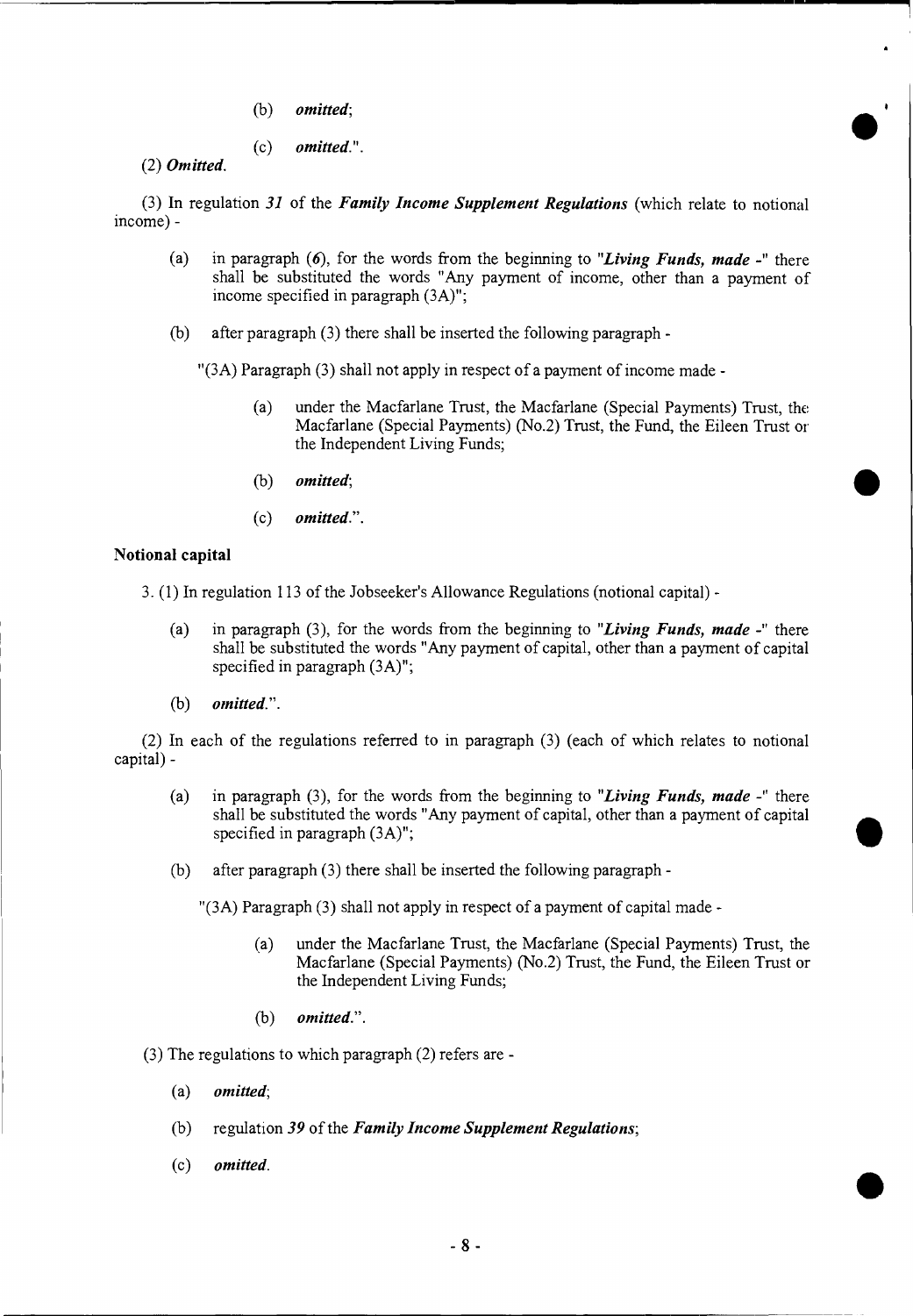# **Income to be disregarded**

*4. Omitted.* 

# **Capital to be disregarded**

*5. Omitted.* 

# **Technical amendments**

6. (1) At the end of Schedule 7 to the Jobseeker's Allowance Regulations (sums to be disregarded in the calculation of income other than earnings) there shall be added the following paragraph -

> *"57.* Any payment which falls to be treated as notional income made under paragraph (11) of regulation 105 above (payments made in respect of a person in a residential care or nursing home).".

(2) *Omitted.* 

•

•

•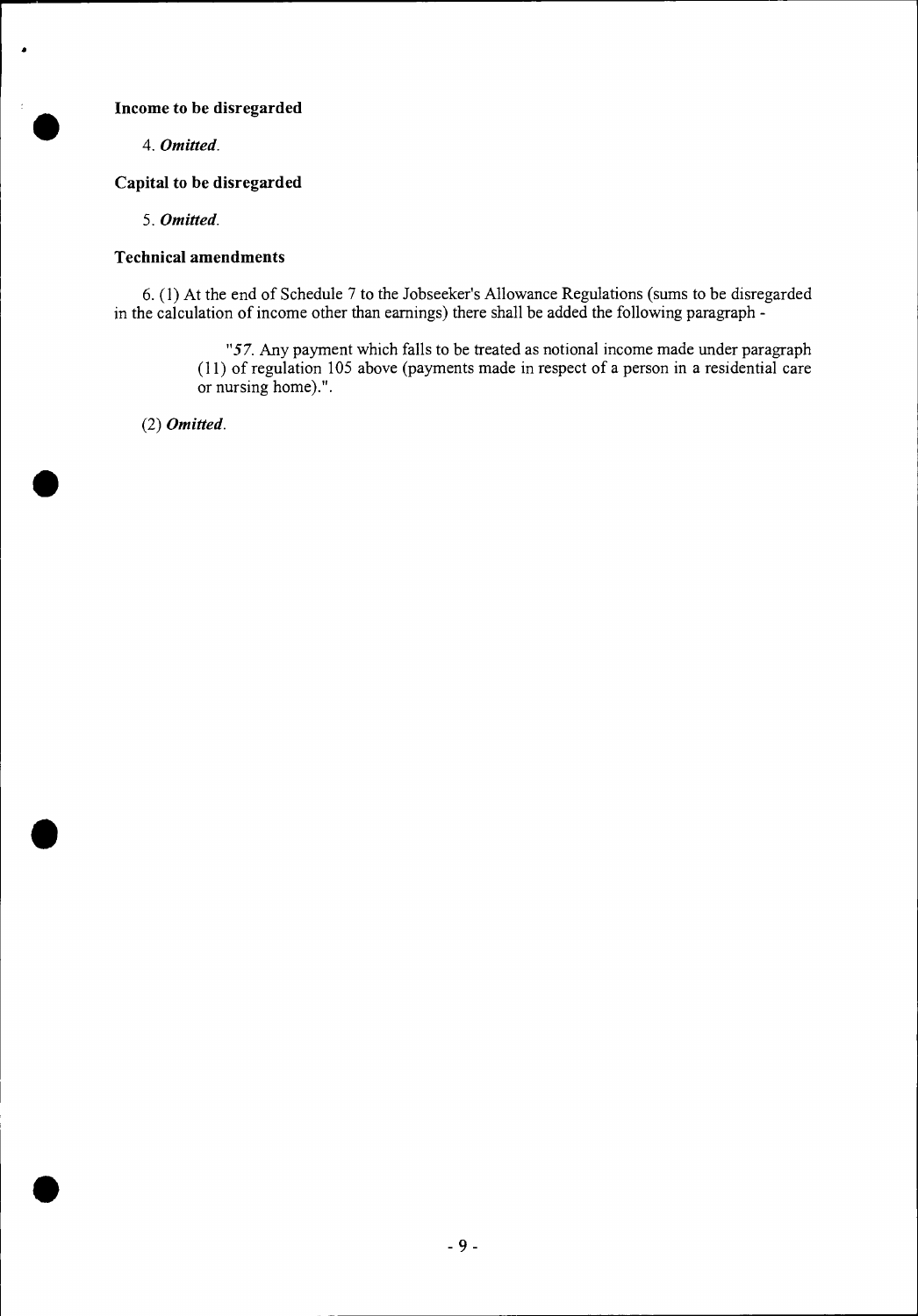# SCHEDULE 4

This Schedule sets out the text of the Social Security Amendment (Capital) Regulations 1998 (S.I. 1998/2250) with such exceptions, adaptations and modifications made where necessary.

Note: Modifications subject to which the legislation is applied to the Island are in *bold italic* type

## STATUTORY INSTRUMENTS

#### **1998 No. 2250**

#### **SOCIAL SECURITY**

The Social Security Amendment (Capital) Regulations 1998

#### **Citation and commencement**

1. These Regulations may be cited as the Social Security Amendment (Capital) Regulations 1998 and shall come into force on *I" May 2000.* 

#### **Capital jointly held**

2. (1) In each of the regulations specified in paragraph (2) of this regulation, for the words from "to an equal share" to the end of the regulation there shall be substituted the following -

"to the whole beneficial interest therein in an equal share and the foregoing provisions of this Chapter shall apply for the purposes of calculating the amount of capital which the claimant is treated as possessing as if it were actual capital which the claimant does possess".

(2) The regulations specified for the purposes of paragraph (1) of this regulation (which relate to capital jointly held) are -

- *(a) omitted;*
- *(b) omitted;*
- *(c) regulation 41 of the Family Income Supplement (General) Regulations 1998(a);*
- *(d) omitted;*
- *(e) omitted;*
- (f) regulation 115 of the Jobseeker's Allowance Regulations 1996(b).
- (a) S.D. 363/98.

<sup>(</sup>b) S.I. 1996/207.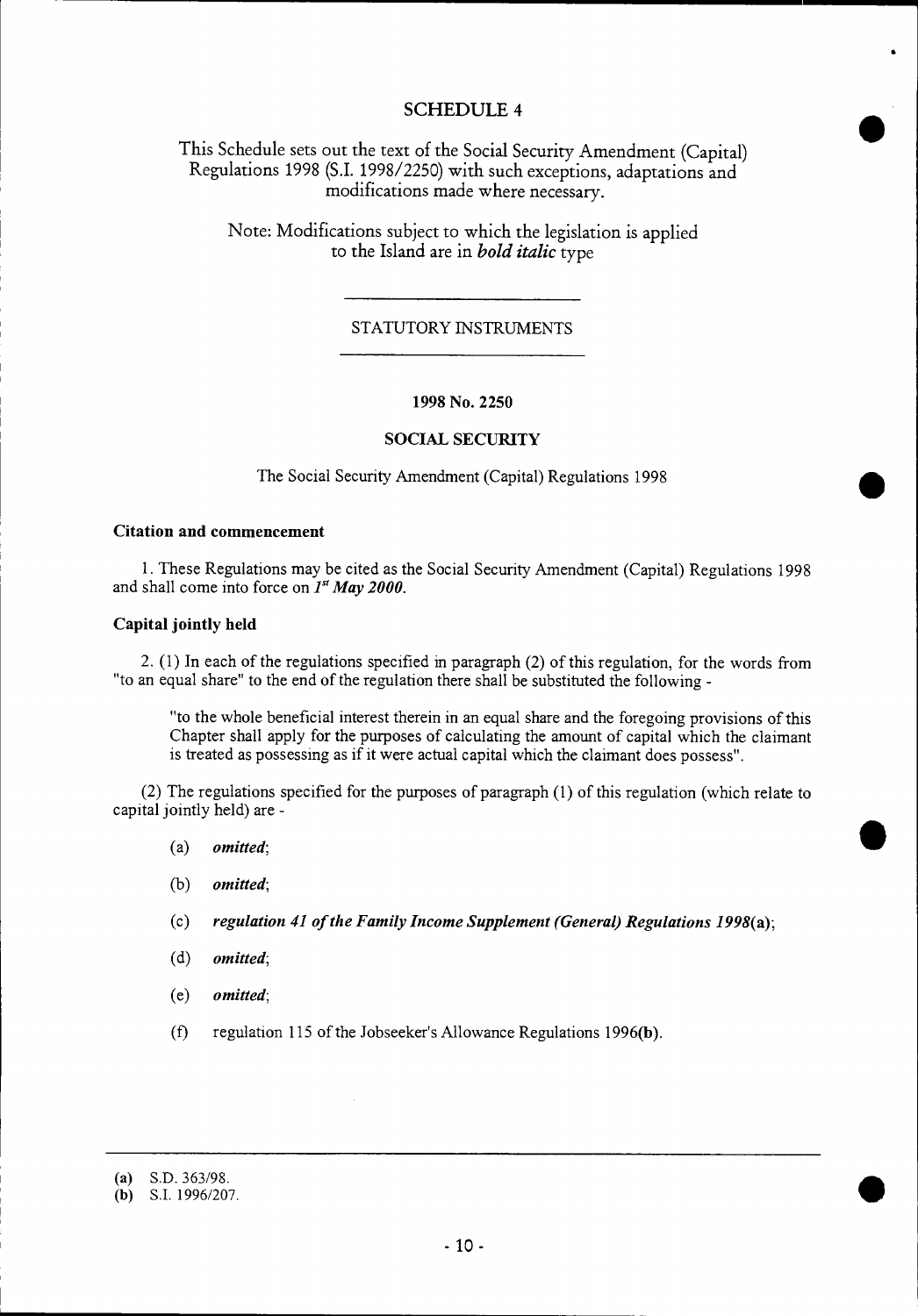# **SCHEDULE 5**

This Schedule sets out the text of the Social Security (Industrial Injuries) (Dependency) (Permitted Earnings Limits) Order 1999 (S.I. 1999/529) with such exceptions, adaptations and modifications made where necessary.

# STATUTORY INSTRUMENTS

## **1999 No. 529**

# **SOCIAL SECURITY**

The Social Security (Industrial Injuries) (Dependency) (Permitted Earnings Limits) Order 1999

#### **Citation and commencement**

1. This order may be cited as the Social Security (Industrial Injuries) (Dependency) (Permitted Earnings Limits) Order 1999 and shall come into force on  $12<sup>th</sup>$  April 1999.

#### **Increase of earnings limits in respect of dependent children**

2. In paragraph 4 of Schedule 7 to the Social Security Contributions and Benefits Act 1992(a) -

- (a) in sub-paragraph (4)(a), for the amount of £140 there shall be substituted the amount of £145;
- (b) in sub-paragraph (4)(b), for the amounts of £18 and £140 there shall be substituted the amounts of £19 and £145 respectively.

## **Revocation**

•

•

3. The Social Security (Industrial Injuries) (Dependency) (Permitted Earnings Limits) Order 1998(b) is hereby revoked.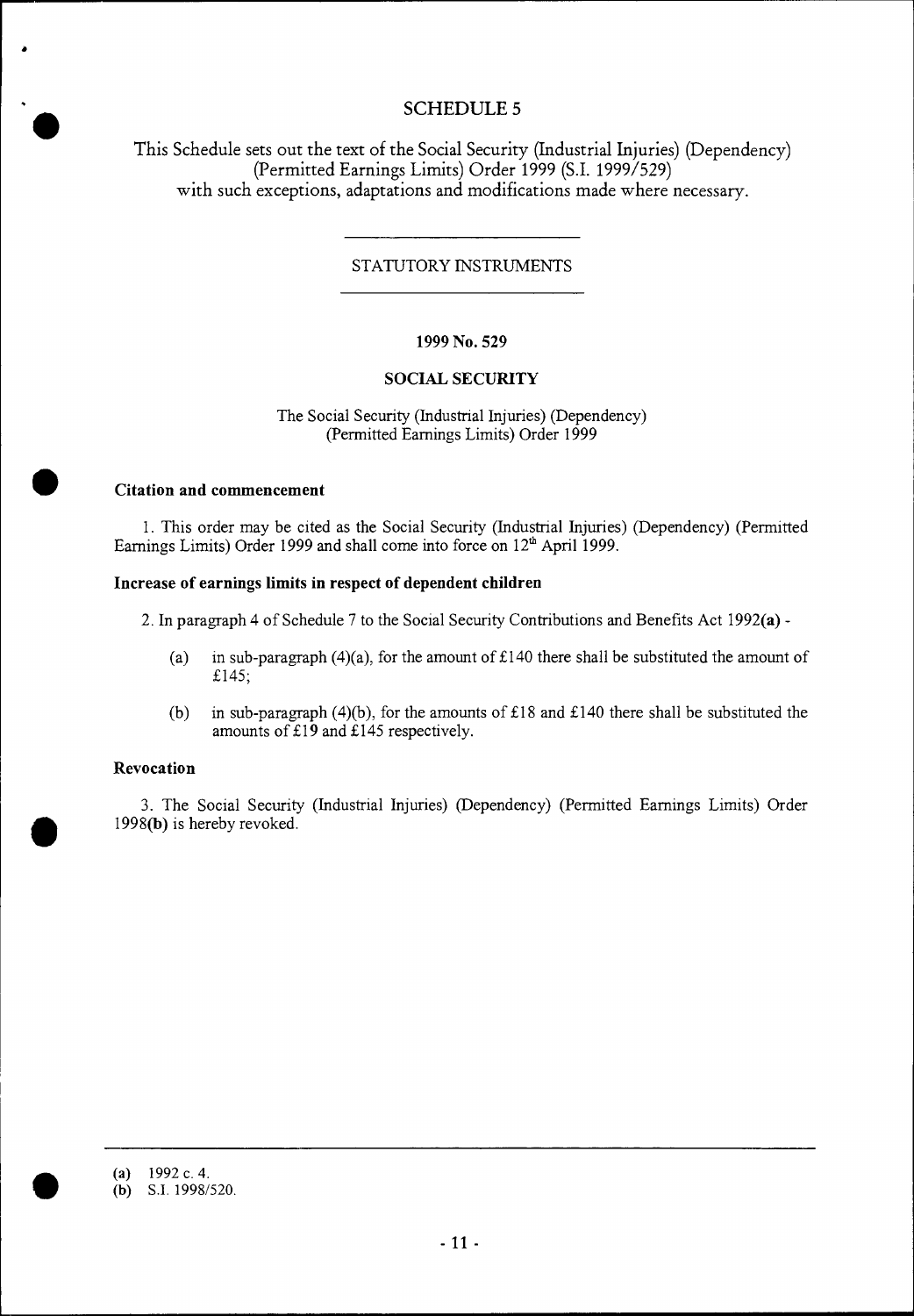Made 7th March 2000

Clase Chinhan

Minister for Health and Social Security

 $\bullet$ 

 $\bullet$ 

# **EXPLANATORY NOTE**

# (This note is not part of the Order)

- 1. Section 1 of the Social Security Act 1982 enables the Department by Order to apply to the Island, as part of the law of the Island and incorporating the exceptions, adaptations and modifications, any legislation to which the Act applies.
- 2. Inter alia, the Act applies to the Social Security Acts 1975 to 1998 (of Parliament) and any statutory instrument made or having effect as if made under those Acts.
- 3. This Order applies to the Island the legislation referred to in Article 2(1) of the Order the provisions of which, as applied, are summarised in the following paragraphs. All the applied legislation shall be deemed to have come into force when it came into force in Great Britain, except for the Social Security and Child Support (Miscellaneous Amendments) Regulations 1997 and the Social Security Amendment (Capital) Regulations 1998, both of which shall come into force on the  $1^{\rm st}$  May 2000.
- **4. The Social Security and Child Support (Miscellaneous Amendments) Regulations 1997 (S.I. 1997/827)**

These Regulations include amendments to the Jobseeker's Allowance Regulations 1996 (S.I. 1996/207).

In particular, they clarify the rules relating to the reduction of amounts of jobseeker's allowance in the case of young persons who commit certain acts, or who fail to do certain acts, by virtue of which, their jobseeker's allowance falls to be reduced (regulations 2 and 3).

**5. The Income-related Benefits and jobseeker's Allowance (Miscellaneous Amendment) (No. 2) Regulations 1997 (S.I. 1997/2197)** 

These Regulations amend the Family Income Supplement (General) Regulations 1998 (S.D. 363/98) and the Jobseeker's Allowance Regulations (S.I. 1996/207).

With respect to both family income supplement and jobseeker's allowance, provision is made -

for excepting certain funds awarded by the High Court from being treated as notional income or capital (regulations 3 and 6); and